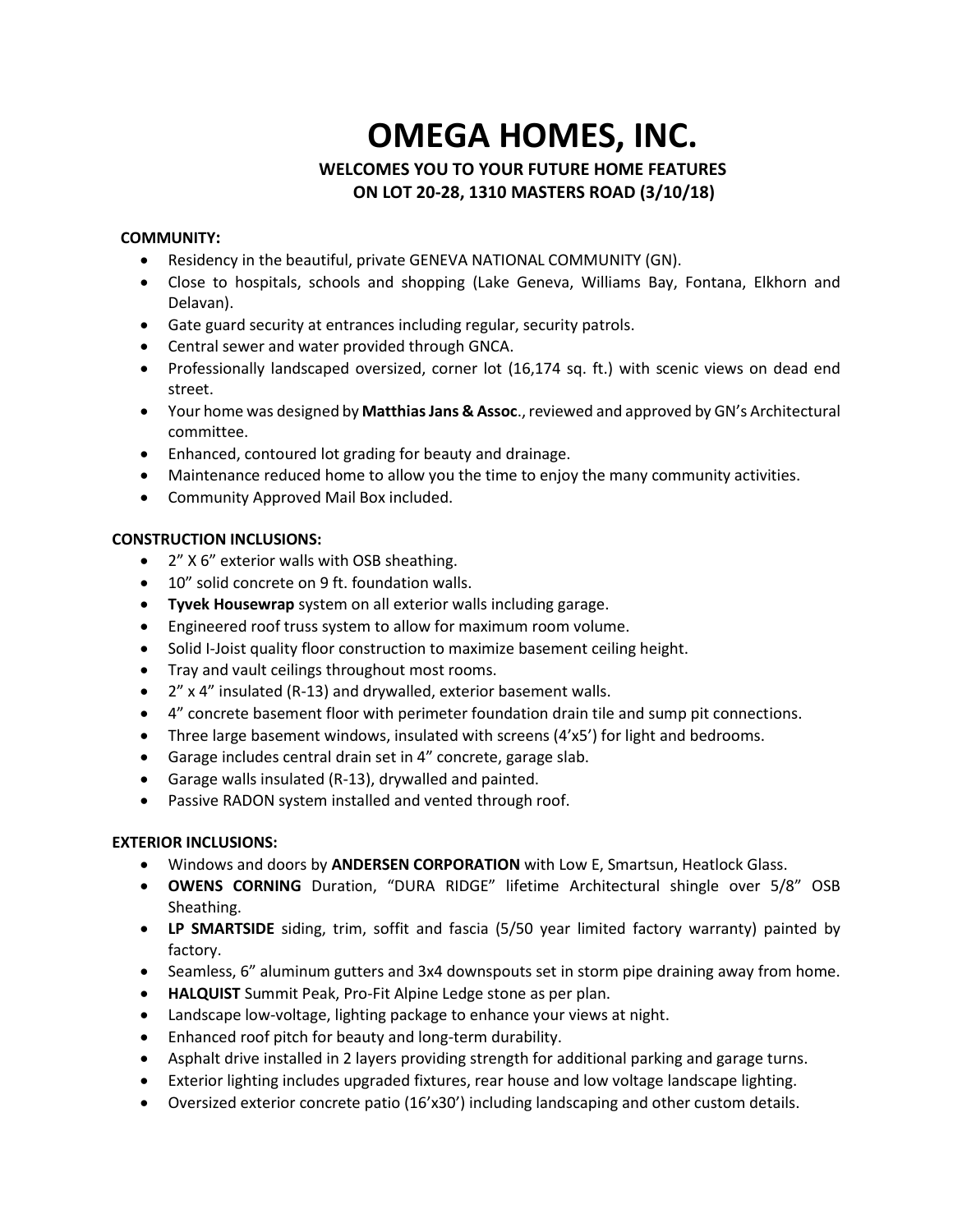# **INTERIOR INCLUSIONS:**

- Beautiful, comfortable open floor plan with plenty of volume to enjoy life's activities.
- Vaulted and Tray ceilings providing a unique, custom feeling.
- Large windows to enjoy the many scenic views that differ by season.
- Finished Basement with Wet Bar, Full Bath, 2 Bedrooms and plenty of space to entertain. Zoned heating and cooling make for a comfortable temperature. Walls are 2x4 construction with R13 insulation. All basement finishes are upgraded.

# **CABINETRY AND COUNTERTOPS**:

- **VALLEY CABINETS** Custom design Maple cabinets with full overlay fronts, full extension soft close drawer guides, dovetailed drawers with soft close hinges. These custom cabinets furnished in Kitchen, Kitchen Island, all Bathrooms, Laundry and Mud rooms.
- **GRANITE OR QUARTZ TOPS** throughout the home.
- Undercabinet LED lighting.
- Cabinet hardware is included from a large selection.

# **FLOORING AND BATHS:**

- **ARMSTRONG** Rural Living, engineered Maple hardwood flooring in Kitchen, Dining, Family, Foyer, Flex, Pantry, Laundry, Hobby and Mud rooms.
- **Dal Tile** Skybridge (12"x24") on bathroom floors over Hardiboard sheets laid over subfloor.
- **Dal Tile** Skybridge ceramic tile on bath and shower walls with row of Bliss Mosaic Glass.
- **Bliss** or random Glass Mosaic backsplash underneath Kitchen Cabinets.
- **SHAW "**Well Played 1", 37 oz. stainmaster carpet in bedrooms.
- SHAW "Its Been Good" commercial, stainmaster carpet throughout finished basement.

## **APPLIANCES:**

- **SAMSUNG** 4 DOOR Flex Food Showcase Refrigerator-stainless steel.
- **SAMSUNG** 30" Combo Oven, Microwave, Convection combination- stainless steel.
- **SAMSUNG** 30" 5 Burner Stove Top with Die-Cast Griddle-stainless steel.
- **SAMSUNG** Waterfall Dishwasher-stainless steel.
- **BEST** by **BROAN** stainless steel Exhaust Hood.
- **MAGIC CHEF** Wine/Beverage combination refrigerator-stainless steel.
- **FRIGIDAIRE** side by side refrigerator with ice maker serving basement bar.

**HVAC:**

- Two zone heating and cooling (Main level and Basement).
- Upgraded **Bryant** 97% efficient 987M furnace.
- **Bryant** 19 SEER 5 stage air conditioner
- Two **Bryant** Evolution Connex thermostat, touch screen, WiFi, IAQ.
- **Bryant/Climate Shield** 10 year extended warranty on parts.
- **Bryant** large bypass Humidifier.

# **ELECTRICAL**

- 200 Amp service with 40 circuit panel.
- **Decora** switches & outlets and recessed LED can light fixtures throughout.
- Undercabinet LED lighting in Kitchen.
- Upgraded ceiling fans and beautiful light fixtures throughout.
- Electric smoke and CO2 detectors as required by code.
- TV and phone jacks amply installed.